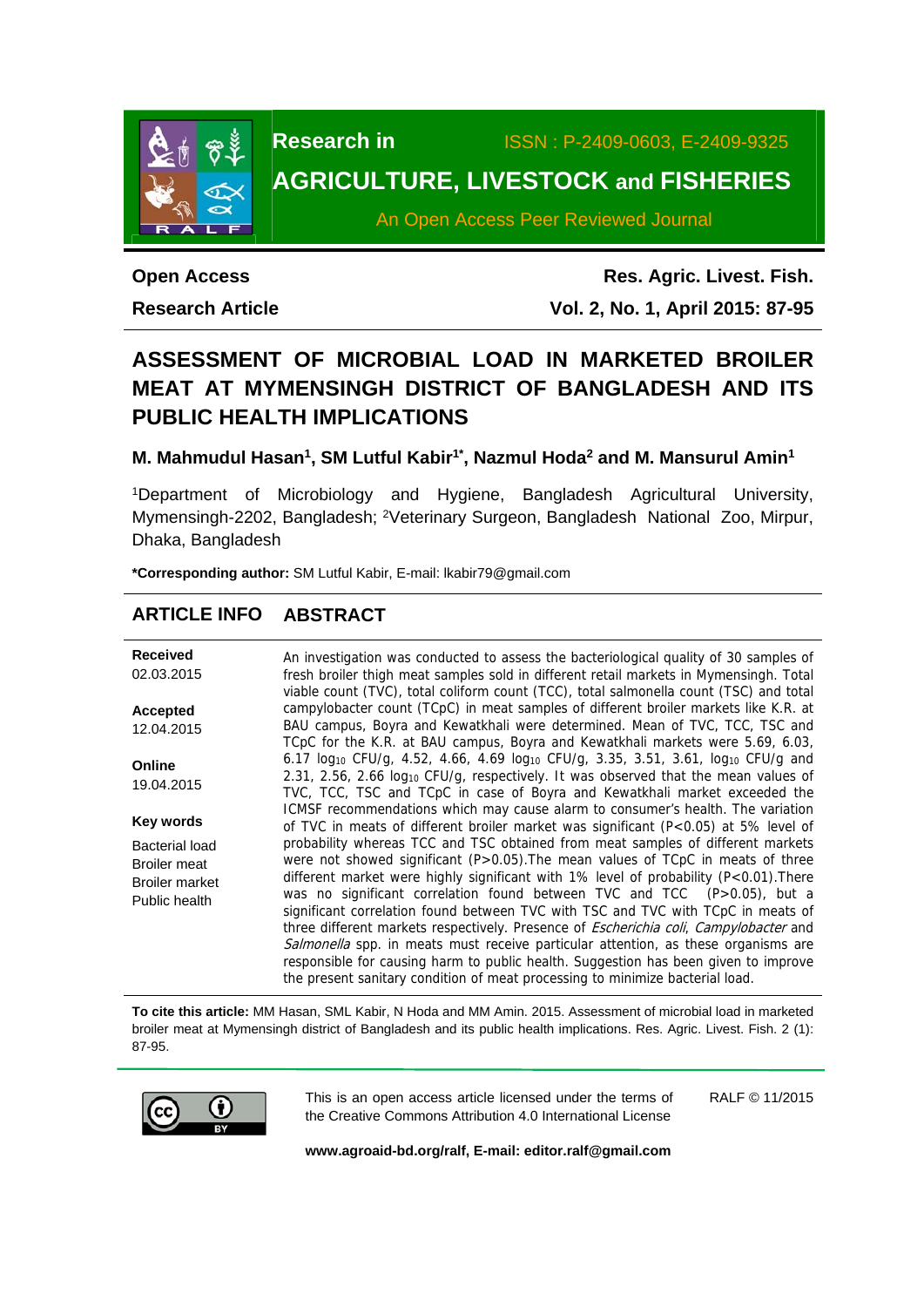# **INTRUDUCTION**

 Chicken is one of the most widely used delicious and versatile meats in the world largely because its protein is of excellent quality and contains all the essential amino acids needed by man. At present broiler is the cheapest meat source in Bangladesh and it contributes about 30% to the total animal protein for human consumption (Huque, 1996). Although small scale commercial boiler farms are gradually rising due to their production yield in shortest period of time and low investment. But contamination of poultry meat with food borne pathogens remains an important health hazardous issue, because of the practices of handling and management during in slaughtering, cooking or post cooking storage of the product (Javadi and Safarmashaei, 2011). Meat was the first important food that met up the hunger of ancient people living in cave (Johanson et al., 1983). It plays a very vital role in keeping the human body strong in order to provide energy, health and vigour (Rahman, 2000).

 Meat obtained from chicken does not only undergo spoilage, but may also frequently been found implicated in the spread of food-borne illnesses. If hygienic care is not maintained during the various stages of slaughter operations and processing, the potential edible tissues get subjected to contamination from a variety of sources within and outside the animal and also from the environment, equipment and operators. Morethan 30 genera of micro-organisms including seven pathogens (*E. coli* O157:H7, *Campylobacter*, *Salmonella*, *Clostridium perfringens*, *Listeria monocytogenes*, *Staphylococcus aureus*, are known to contaminate poultry products. Since poultry meat itself offers an excellent medium for the multiplication of most bacteria, including those that are not inhibited by low temperatures, storage of processed poultry meat is vital and therefore considered only under circumstances which inhibit the multiplication of the initial load of bacteria (Adu-Gyamfi et al., 2012). In recent years, food borne infections and intoxications have assumed significance as a health hazard. Epidemiological reports suggest that poultry meat is still the primary cause of human food poisoning (Mulder, 1999). Poultry meat is more popular in the consumer market because of advantages such as easy digestibility and acceptance by the majority of people (Yashoda et al. 2001). However, the presence of pathogenic and spoilage microorganisms in poultry meat and its by-products remains a significant concern for suppliers, consumers and public health officials worldwide. Bacterial contamination of these foods depends on the bacterial level of the poultry carcasses used as the raw product, the hygienic practices during manipulation and on the time and temperature of storage (El-Leithy and Rashad, 1989). However, the control and inspection during production, storage and distribution are generally rare. It is important to prevent the hazards and to provide a safe and wholesome product for human consumption (Singh et al., 1984). Therefore, an investigation was conducted to assess the bacteriological quality of fresh broiler thigh meat samples sold in different retail markets in Mymensingh.

# **MATERIALS AND METHODS**

#### **Sources, collection and transportation of samples**

 This experiment was carried out in the Microbiology Laboratory of Bangladesh Agricultural University, Mymensingh from 1 January to 1 April, 2014. All samples were obtained from local retail markets situated in K.R. market at BAU campus, Boyra and Kewatkhali market. The attendant first immersed the slaughtered broilers in a special tank containing hot water for some time. The immersed birds were defeathered traditionally by hand plucking and subsequently evisceration was done using special tricks or techniques. Then cut the thigh region muscle and put into a sterilized container. Samples were collected aseptically in sterile containers and brought to the laboratory within 30 minutes to determine the TVC and occurrences of different microflora gaining access to meat. During transportation the sterile containers were kept cool in iceboxes containing fragments of ice.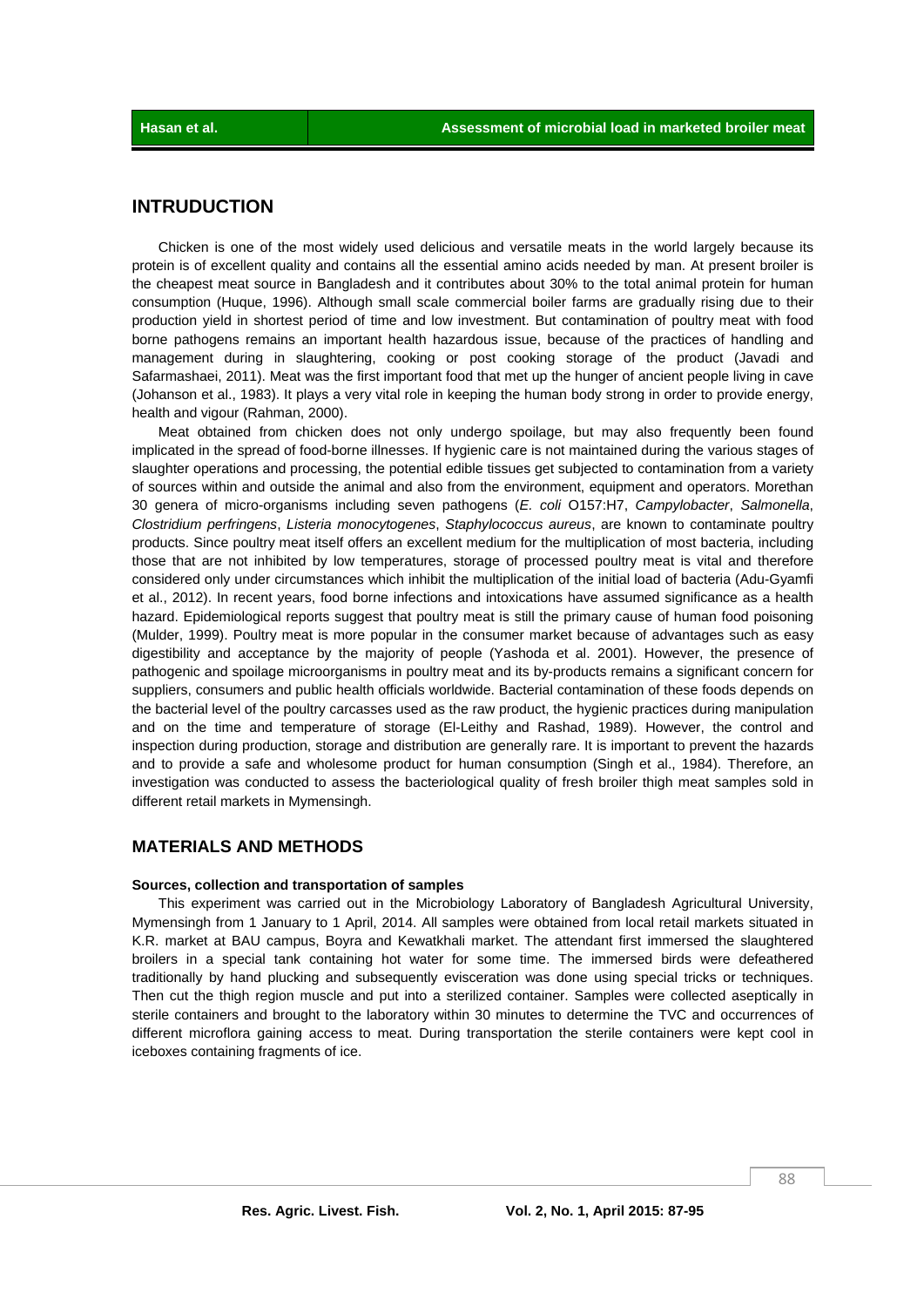#### **Preparation of sample for bacteriological studies**

 Each of the raw meat samples was macerated in a mechanical blender using a sterile diluent as per recommendation of International Organisation for Standardisation (ISO, 1995). Ten grams of the thigh meat sample was taken aseptically with a sterile forceps and transferred into sterile containers containing 90 ml of 0.1% peptone water. A homogenized suspension was made in a sterile blender. Thus 1:10 dilution of the samples was obtained. Later on using whirly mixture machine different serial dilutions ranging from  $10^{-2}$  to  $10^{-6}$ were prepared according to the standard method (ISO, 1995).

#### **Enumeration of TVC**

 For the determination of total bacterial count, 0.1 ml of each ten-fold dilution was transferred and spread on duplicate PCA using a fresh pipette for each dilution. The diluted samples were spread as quickly as possible on the surface of the plate with a sterile glass spreader. One sterile spreader was used for each plate. The plates were then kept in an incubator at  $37^{\circ}$  C for 24-48 hours. Following incubation, plates exhibiting 30-300 colonies were counted. The average number of colonies in a particular dilution was multiplied by the dilution factor to obtain the total viable count. The TVC was calculated according to ISO (1995). The results of the total bacterial count were expressed as the number of organism or colony forming units per gram (CFU/g) of meat sample.

#### **Enumeration of TCC**

 For the determination of TCC, 0.1 ml of each ten-fold dilution was transferred and spread on Mac Conkey agar using a sterile pipette for each dilution. The diluted samples were spread as quickly as possible on the surface of the plate with a sterile glass spreader. One sterile spreader was used for each plate. The plates were then kept in an incubator at 37°C for 24-48 hours. Growth of the organism was confirmed by the appearance of turbidity. Results were calculated from MPN tables.

#### **Enumeration of TSC**

 For the determination of total salmonella count the procedures of sampling, dilution and streaking were similar to those followed in total viable bacterial count. Only in case of salmonella count, xylose lysine deoxycholate agar (XLDA) was used. The calculation for TSC was similar to that of total viable count.

#### **Enumeration of TCpC**

 For the determination of TCpC, 0.1 ml of each ten-fold dilution was transferred and spread on the selective blood base agar with 5% sheep or cattle blood. The diluted samples were spread as quickly as possible on 0.45 mm filter placed on blood agar base agar no 2 with a sterile glass spreader. The plates were then kept in an incubator at 42<sup>o</sup>C for 24-48 hours. Following incubation, plates exhibiting 30-300 colonies were counted. The average number of colonies in a particular dilution was multiplied by the dilution factor to obtain the total viable count. The total viable count was calculated according to ISO (1995). The results of the total bacterial count were expressed as the number of organism or colony forming units per gram (CFU/g) of meat sample. In young culture the organism is comma shaped and S shaped. In old culture organisms cling together. Gram –ve colonies were round, smooth and translucent with a dewdrop appearance.

#### **Cultural and biochemical examination of samples**

 The cultural examination of chicken thigh meat samples for bacteriological analysis was done according to the standard method (ICMSF, 1985). The examination followed detail study of colony characteristics including the morphological and biochemical properties. In order to find out different types of microorganisms in chicken thigh meat samples, different kinds of bacterial colonies were isolated in pure culture from the plate count agar (PCA), Mac Conkey agar (MCA), blood agar (BA) and xylose lysine deoxycholate agar (XLDA) and subsequently identified according to the methods described by Krieg *et al.,* 1994. The isolated organisms with supporting growth characteristics on various media were subjected to different biochemical tests such as sugar fermentation test, indole production test, catalase test, coagulase test, methyl-red and Voges-Proskauer (VP) test. In all cases standard methods as described by Cowan (1985) were followed for conducting these tests.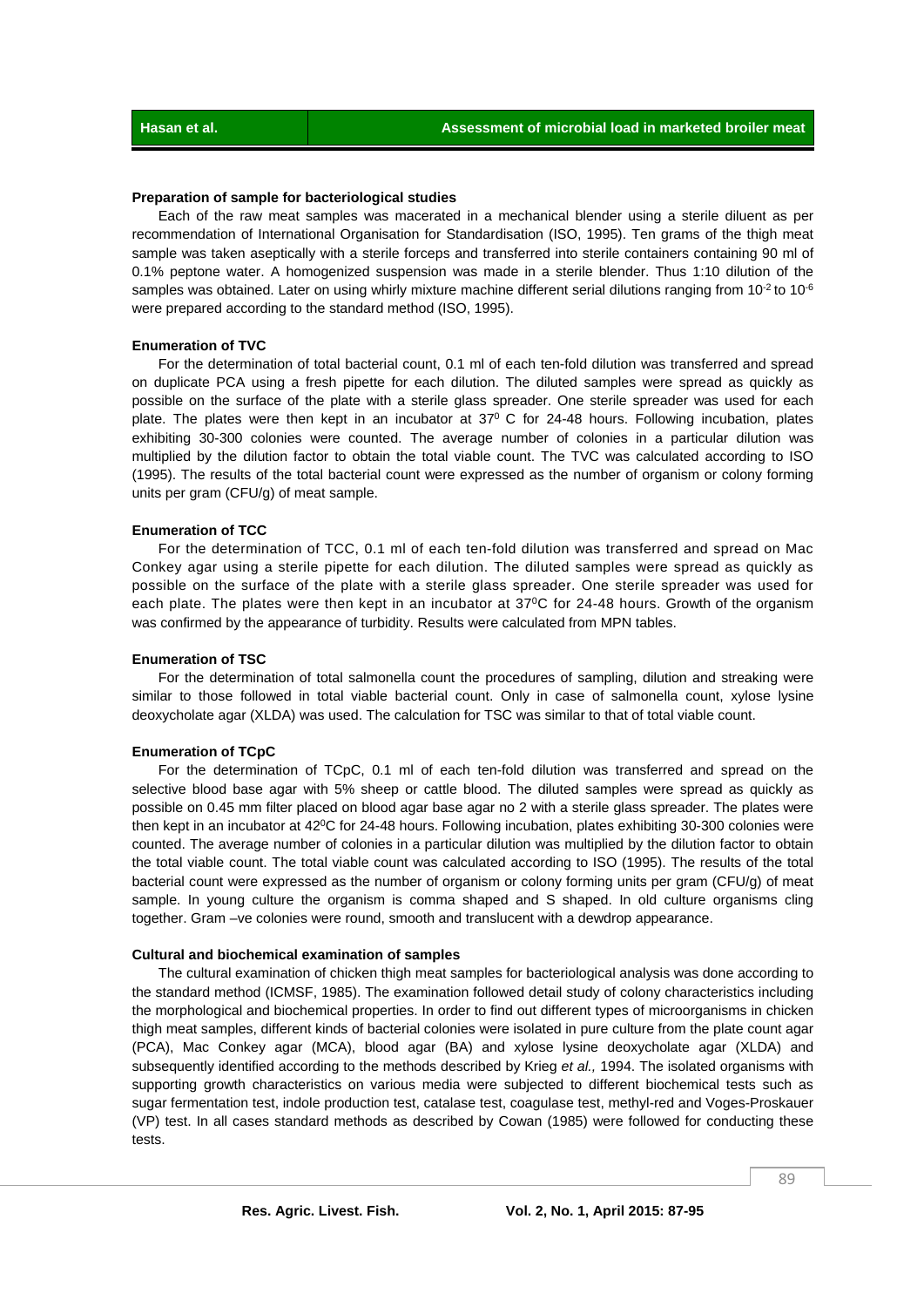#### **Statistical analysis of experimental data**

 The data on TVC, TCC, TSC and TCpC obtained from the bacteriological examination of meat samples of the poultry carcass collected from different area of Mymensingh district were analysed in completely randomised design (CRD) using computer package subjected to Analysis of Variance using SPSS Software (Version 16, 2007) . The differences between means were evaluated by Duncan's Multiple Range Test (Gomez and Gomez, 1984). Correlation between TVC, TCC, TSC and TCpC were also evaluated.

# **RESULTS AND DISCUSSION**

 The mean and standard deviation of the TVC in broiler thigh meats of K.R. market, Boyra and Kewatkhali markets are presented in Tables 1, 2 and 3. The variation of TVC in meats of different broiler market was significant (P<0.05) at 5% level of probability as shown in Table 4. The result of TVC in three different retail markets were differed significantly (P<0.05). The maximum and minimum range of TVC in thigh meat recorded at K.R. market, Boyra and Kewatkhali markets were log 6.2, log 6.69, log 6.6 and log 5.25, log 5.28, log 5.77, respectively (Table 5). However the average value of TVC at three markets are log 5.72, log5.93 and log 6.18 as shown in Table 5. In K.R. market the value of TVC was lower than Boyra market but it is highest in Kewatkhali market shown in Tables 1, 2 and 3. The possible cause of this variation in microbial load might be thought to be due to differences in management and hygienic practices. Observation of the investigation revealed the fact that in case of K.R. market, the slaughter hygiene and process of broiler meat production was relatively more hygienic in respect of sanitation and handling systems. The butchers generally are skilled and the consumers are well conscious about risk factors and hazardous elements associated with meat production and handling. On the contrary in Kewatkhali markets these are not so, rather the butchers are unskilled and illiterate and the consumers mostly are poor and do not hesitate to purchase poor quality meat. The results obtained were in close agreement with the findings of Adu*-*Gyamfi et al. (2012), Anwar et al. (2004) and Abu-Ruwaida et al. (1994).

 The mean and standard deviation of the TCC of broiler meat processed at slaughter yards of K.R, Boyra, and Kewatkhali markets are summarized in Tables 1, 2 and 3. The result evaluated in Table 4 revealed that the mean values of TCC in meats of K.R. market, Boyra and Kewatkhali market were not significant (P>0.05). Nevertheless no significant variation was demonstrated between the interactions of the three markets. The interpretation of TCC in three different retail markets were not differed significantly (Table 4).The maximum and minimum range of TCC in thigh meat recorded at K.R. market, Boyra and Kewatkhali markets were log 5.1, log 4.96, log 5.15 and log 4.25, log 4.28, log 4.28, respectively (Table 5). However the average value of TCC at three markets were log 4.67, log 4.62 and log 4.71 as shown in Table 5. These findings were agreement with the observations of Datta et al. (2012) and Abu-Ruwaida et al. (1994), respectively. In a study Altabari and Al-Dughaym (2002) and Ahmad et al. (2013) identified lower coliform count of log 3.8 and log 2.94 CFU/ gm, respectively.

 The mean values of TSC in broiler meat of three different area like K.R. market at BAU campus Market, Boyra Market and Kewatkhali Market are summarized in Tables 1, 2 and 3. The mean values of TSC in broiler meat of three different area like K.R. market at BAU campus Market, Boyra Market and Kewatkhali Market were log 3.35  $\pm$  0.57, log3.51  $\pm$  0.22 and log3.61  $\pm$  0.76 CFU/g respectively (Table 4). The variation of TSC in meats of different market area was not significant (P>0.05) presented in Table 4. The interpretation of TSC in three different retail markets were not differed significantly (P>0.05). The maximum and minimum range of TSC in thigh meat recorded at K.R., Boyra and Kewatkhali markets were log 3.9 , log 3.8 , log 4.3 and log 2.75, log 3.25, log 3.1 respectively (Table 5). However the average value of TSC at three markets were log 3.32, log 3.47 and log 3.7 as shown in Table 5. The TSC value in K.R market was lower than Boyra market but it is highest in Kewatkhali market. This signifies the fact that all these meats are more or less handled in the same manner. The findings are also closely related to the findings of several other researchers (Mead et al.1994 and Boonmar et al. 1998).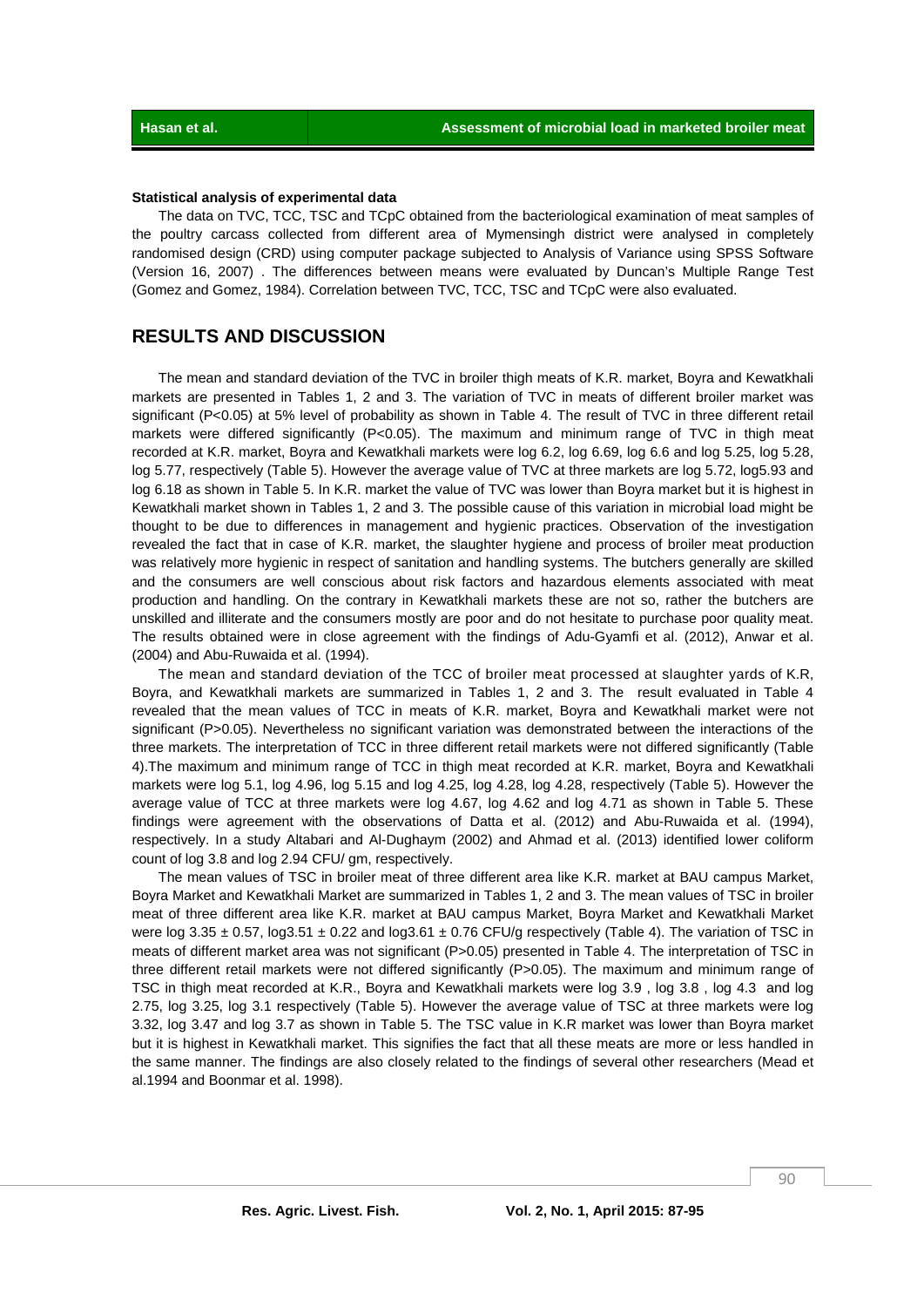The mean values of TCpC in broiler meat of three different markets like K.R. market, Boyra and Kewatkhali Markets are summarized in Tables 1, 2 and 3. The mean values of TCpC in broiler meat of three different markets like K.R, Boyra and Kewatkhali Markets were log 2.31 $\pm$ 0.16, log 2.56  $\pm$  0.03 and log 2.66  $\pm$ 0.07 CFU/g respectively (Table 4). The result presented in Table 4 revealed that the mean values of TCpC in meats of K.R. market, Boyra and Kewatkhali market were highly significant with 1% level of probability (P<0.01) .Similarly this variation of TCpC is observed in meats of different broiler carcass as significant (P<0.05). The value of Total Campylobacter Count in three different retail markets were differed significantly (P<0.01) .The maximum and minimum range of TSC in thigh meat estimated at K.R. market, Boyra and Kewatkhali markets were log 2.56 , log 2.77 , log 3.2 and log 2, log 2.5, log 2.1 respectively evaluated in Table 5. Whatever the average value of TSC at three markets a log 2.28, log 2.62 and log 2.65 evaluated in Table 5. The TCpC value of K.R. market is lower than Boyra market but it is highest in Kewatkhali market. These findings have proximal relationship with the findings of Isohanni (2013) and Park et al. (1981).On the otherhand Bodhidatta *et al.* (2013) found higher TCpC value from fresh broiler meat and was log 2.5 to log 3.1 .The value of TCpC at K.R market of BAU campus is lowest (log 2.31) and highest in Kewatkhali market (log 2.66), the findings are also very much close to Federighi et al. (1995), Bjorkroth et al.(2000) and Shane *et al.* (2000) respectively. A significant and positive correlation was found in TCpC at different retail markets with different broiler meat. A highest result 5.33 log 10 c.f.u. per carcass, respectively noted by Cason et al. (1997).

 The result estimated in Figure 1 showed weakly correlated between the TVC and TCC. In this study, viable counts were did not significantly correlated with total coliform count in three market area. The regression equation and correlation coefficient values were,  $y = -0.1323x + 6.5798$ ., and  $R^2=0.0088$  as shown in Fig. 1. The result shown in figure 2 revealed that the regression was positively correlated with TVC and TSC in different market, where correlation coefficient was  $R^2=0.0377$  and regression equation was y = 0.2419x + 5.1227, respectively. Hence the increase of TVC will enhance by the increase of TSC abruptly the decrease of TVC will be decrease with the TSC count (Figure 2). The result evaluated in figure 3 showed positively and significantly correlated between the viable count and total Campylobacter count in three market place. The regression equation and correlation coefficient values were  $y = 0.5741x + 4.5265$  and  $R^2 = 0.1468$ , respectively (Figure 3). It seems that a significant relation were found between TVC and TCpC respectively.

|                            | Sample         | <b>Microbial load</b> |                       |                       |                         |  |  |  |  |
|----------------------------|----------------|-----------------------|-----------------------|-----------------------|-------------------------|--|--|--|--|
| <b>Place of collection</b> | no.            | <b>TVC</b><br>(CFU/g) | <b>TCC</b><br>(CFU/g) | <b>TSC</b><br>(CFU/g) | <b>TCpC</b><br>(CFU/gm) |  |  |  |  |
|                            | 1              | 5.8                   | 4.63                  | 3.9                   | 2.1                     |  |  |  |  |
|                            | $\overline{c}$ | 5.57                  | 5.0                   | 3.83                  | 2.0                     |  |  |  |  |
|                            | 3              | 5.4                   | 4.25                  | 3.26                  | 2.34                    |  |  |  |  |
|                            | 4              | 5.25                  | 4.55                  | 3.38                  | 2.44                    |  |  |  |  |
|                            | 5              | 5.3                   | 5.1                   | 3.15                  | 2.2                     |  |  |  |  |
| K.R. Market                | 6              | 5.8.                  | 4.35                  | 3.36                  | 2.5                     |  |  |  |  |
|                            | $\overline{7}$ | 6.0                   | 3.9                   | 3.65                  | 2.13                    |  |  |  |  |
|                            | 8              | 6.1                   | 4.5                   | 2.75                  | 2.47                    |  |  |  |  |
|                            | 9              | 5.55                  | 4.56                  | 3.2                   | 2.56                    |  |  |  |  |
|                            | 10             | 6.2                   | 4.4                   | 3.1                   | 2.33                    |  |  |  |  |
| Mean $\pm$ SD              |                | $5.69 \pm 0.28$       | $4.52 \pm 0.16$       | $3.35 \pm 0.57$       | $2.31 \pm 0.16$         |  |  |  |  |

**Table 1.** Enumeration of microbial load in broiler meat obtained from K.R market of BAU Campus.

All counts are expressed in logarithms and CFU/g of meat.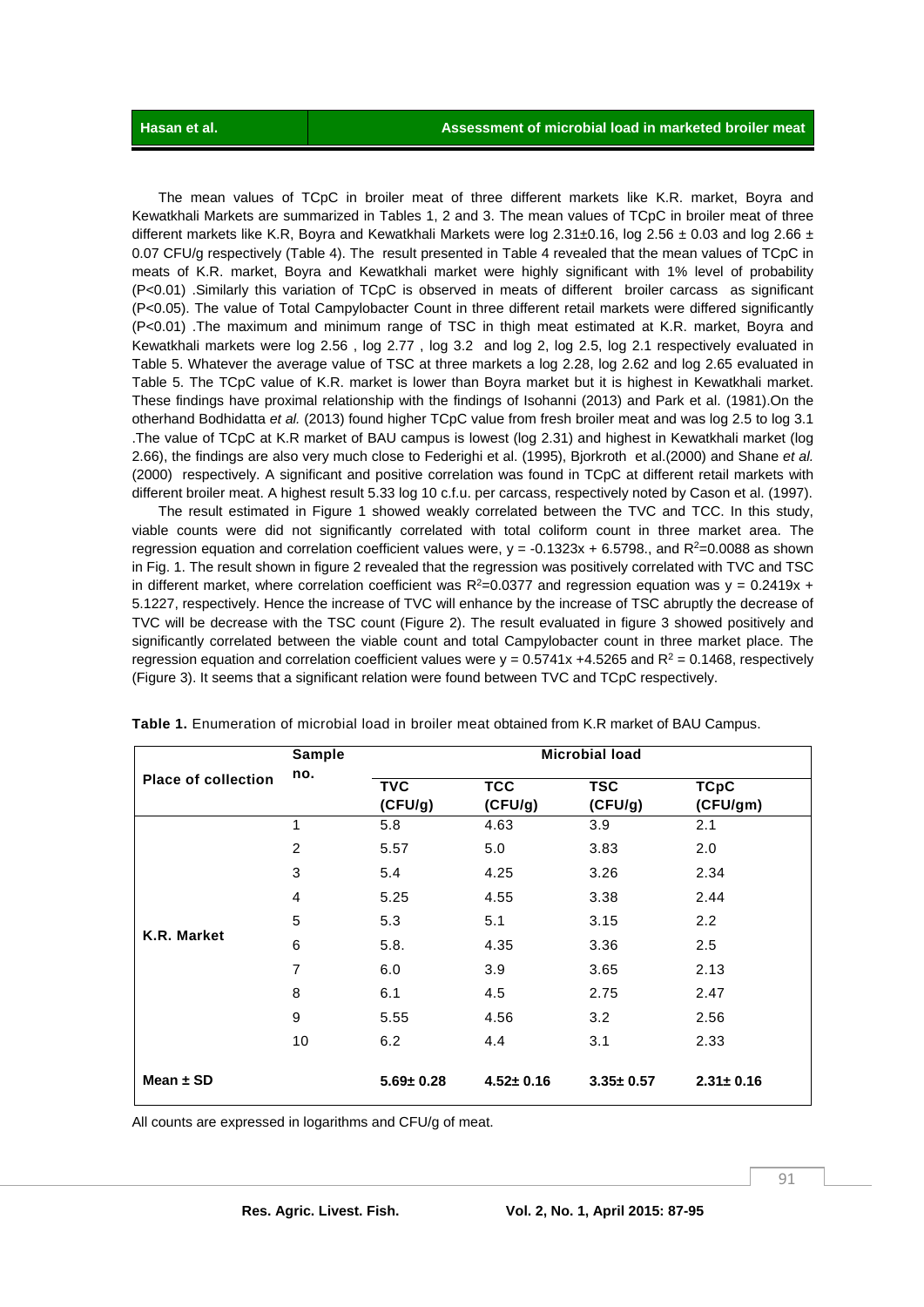|                            | <b>Sample</b>  | <b>Microbial load</b> |                 |                 |                 |  |  |  |  |
|----------------------------|----------------|-----------------------|-----------------|-----------------|-----------------|--|--|--|--|
| <b>Place of collection</b> | no.            | <b>TVC</b>            | <b>TCC</b>      | <b>TSC</b>      | <b>TCpC</b>     |  |  |  |  |
|                            |                | (CFU/g)               | (CFU/g)         | (CFU/g)         | (CFU/g)         |  |  |  |  |
|                            | 1              | 5.9                   | 4.7             | 3.56            | 2.6             |  |  |  |  |
|                            | $\overline{c}$ | 5.28                  | 4.68            | 3.35            | 2.56            |  |  |  |  |
|                            | 3              | 5.39                  | 4.89            | 3.65            | 2.36            |  |  |  |  |
|                            | 4              | 5.8                   | 4.77            | 3.70            | 2.77            |  |  |  |  |
|                            | 5              | 6.45                  | 4.95            | 3.68            | 2.8             |  |  |  |  |
| <b>Boyra Market</b>        | 6              | 6.29                  | 4.45            | 3.29            | 2.45            |  |  |  |  |
|                            | 7              | 5.93                  | 4.35            | 3.45            | 2.5             |  |  |  |  |
|                            | 8              | 6.37                  | 4.65            | 3.43            | 2.66            |  |  |  |  |
|                            | 9              | 6.28                  | 4.88            | 3.7             | 2.4             |  |  |  |  |
|                            | 10             | 6.59                  | 4.28            | 3.25            | 2.53            |  |  |  |  |
| Mean $\pm$ SD              |                | $6.03 \pm 0.49$       | $4.66 \pm 0.29$ | $3.51 \pm 0.22$ | $2.56 \pm 0.03$ |  |  |  |  |

**Table 2.** Enumeration of microbial load in broiler meat obtained from Boyra Market.

All counts are expressed in logarithms and CFU/g of meat.

| <b>Place</b><br><b>of</b> | Sample           | <b>Microbial load</b> |                 |                 |                 |  |  |  |
|---------------------------|------------------|-----------------------|-----------------|-----------------|-----------------|--|--|--|
| collection                | no.              | <b>TVC</b>            | <b>TCC</b>      | <b>TSC</b>      | <b>TCpC</b>     |  |  |  |
|                           |                  | (CFU/g)               | (CFU/g)         | (CFU/g)         | (CFU/g)         |  |  |  |
|                           | 1                | 6.32                  | 4.66            | 4.3             | 2.66            |  |  |  |
|                           | $\overline{2}$   | 6.45                  | 5.15            | 3.8             | 3.1             |  |  |  |
|                           | 3                | 6.2                   | 4.78            | 3.4             | 2.55            |  |  |  |
|                           | 4                | 5.8                   | 4.65            | 3.67            | 2.8             |  |  |  |
| Kewatkhali                | 5                | 6.15                  | 4.8             | 3.56            | 3.2             |  |  |  |
| <b>Market</b>             | 6                | 5.77                  | 5.0             | 3.29            | 2.1             |  |  |  |
|                           | 7                | 6.6                   | 4.36            | 4.1             | 2.44            |  |  |  |
|                           | 8                | 5.98                  | 4.28            | 3.69            | 2.5             |  |  |  |
|                           | $\boldsymbol{9}$ | 6.05                  | 4.5             | 3.10            | 2.7             |  |  |  |
|                           | 10               | 6.46                  | 4.76            | 3.22            | 2.56            |  |  |  |
| <b>Mean</b> ±SD           |                  | $6.17 \pm 0.09$       | $4.69 \pm 0.07$ | $3.61 \pm 0.76$ | $2.66 \pm 0.07$ |  |  |  |

**Table 3.** Enumeration of microbial load in broiler meat obtained from Kewatkhali market.

All counts are expressed in logarithms and CFU/g of meat.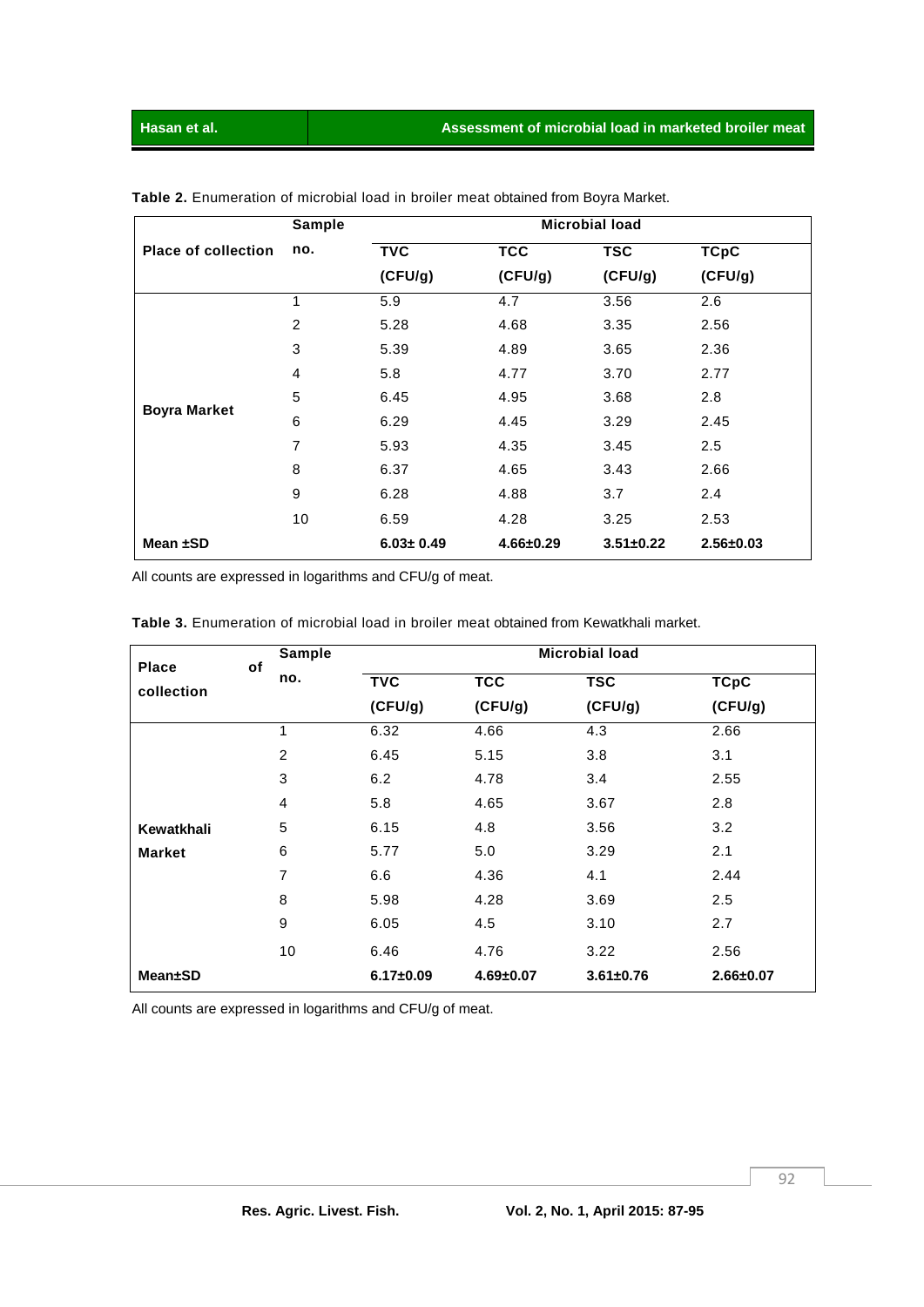**Table 4.** Determination of mean and standard deviation for statistical analysis of microbiological quality of chicken thighs at different retail markets in Mymensingh.

| <b>Retail Market</b> | <b>TVC</b>                    | <b>TCC</b>                   | <b>TSC</b>                   | <b>TCpC</b>                  |
|----------------------|-------------------------------|------------------------------|------------------------------|------------------------------|
|                      | Mean $\pm$ SD                 | Mean $\pm$ SD                | Mean $\pm$ SD                | Mean $\pm$ SD                |
| K.R. Market          | $5.69 \pm 0.28^{\circ}$       | $4.52 \pm 0.16^a$            | $3.35 \pm 0.57$ <sup>a</sup> | $2.31 \pm 0.16^b$            |
| <b>Boyra Market</b>  | $6.03 \pm 0.49$ <sup>ab</sup> | $4.66 \pm 0.29$ <sup>a</sup> | $3.51 \pm 0.22^a$            | $2.56 \pm 0.03$ <sup>a</sup> |
| Kewatkhali Market    | $6.17 \pm 0.09^a$             | $4.69 \pm 0.07$ <sup>a</sup> | $3.61 \pm 0.76^a$            | $2.66 \pm 0.07$ <sup>a</sup> |
| <b>LSD</b>           | 0.35                          | 0.28                         | 0.31                         | 0.22                         |
| Level of sig.        | $\star$                       | ΝS                           | ΝS                           | $***$                        |

\* = Single asterisk (\*) means Significant at 5% level of probability; \*\* = Double asterisk (\*\*) means Significant at 1% level of probability; NS = Not significant

In a column figures with same letter do not differ significantly (p>0.05) whereas figures with dissimilar letter differ significantly (as per DMRT)





Figure 1. Correlation between TVC and TCC in CFU/g meat of three different retail market

Figure 2. Relationship between TVC and TSC in CFU/g meat of different market area



Figure 3. Relationship between TVC and TCpC in CFU/gm meat of different retail market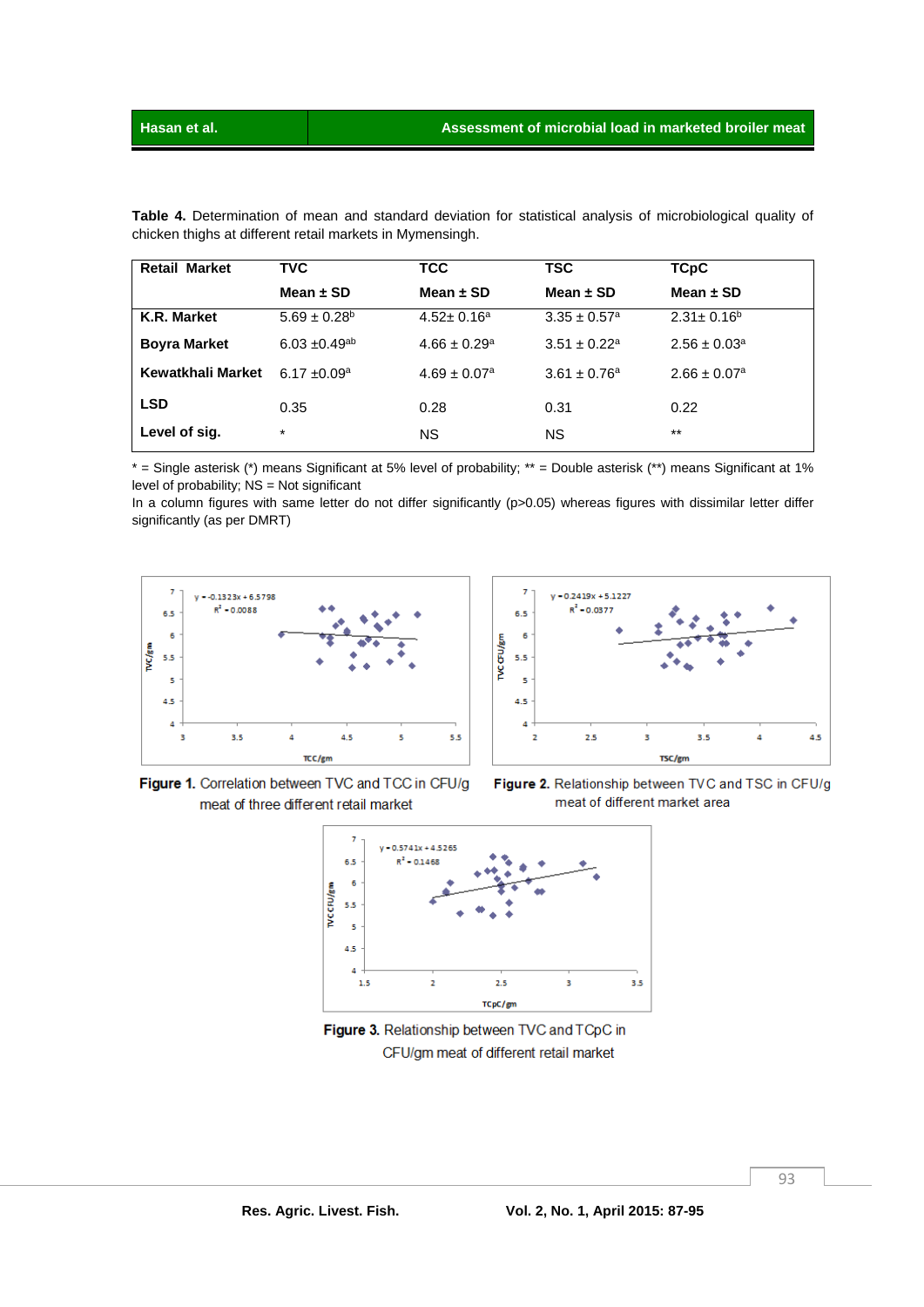**Table 5.** Range of total viable bacteria, coliform, salmonella and campylobacter count in broiler meats obtained from K.R. at BAU, Boyra and Kewatkhali markets.

|                          |                | <b>TVC</b> |      | <b>TCC</b> |      |      |      | <b>TSC</b> |      |      | <b>TCpC</b> |     |      |
|--------------------------|----------------|------------|------|------------|------|------|------|------------|------|------|-------------|-----|------|
| <b>Source</b>            | <b>Examine</b> | <b>Max</b> | Min  | Av.        | Max  | Min  | Av.  | Max        | Min  | Av.  | Max         | Min | Av.  |
| K.R.<br>market           | Thigh          | 6.2        | 5.25 | 5.72       | 5.1  | 4.25 | 4.67 | 3.9        | 2.75 | 3.32 | 2.56        | 2.0 | 2.28 |
| Boyra<br>Market          | Thigh          | 6.59       | 5.28 | 5.93       | 4.95 | 4.28 | 4.61 | 3.70       | 3.25 | 3.47 | 2.77        | 2.5 | 2.62 |
| Kewatk-<br>ali<br>market | Thigh          | 6.6        | 5.77 | 6.18       | 5.15 | 4.28 | 4.71 | 4.3        | 3.1  | 3.70 | 3.2         | 2.1 | 2.65 |

All counts are expressed in logarithms and CFU/gm of meat; Av. = Average

# **CONCLUSIONS**

 Bacterial genera identified in this study are known as food borne bacteria which may cause food borne infection and intoxication. The study revealed that the mean values of TVC, TCC, TSC and TCpC of K.R. market was lower than the other two related markets. On the basis of bacterial load K.R. market at BAU campus, Boyra and Kewatkhali markets were graded as A, B and C respectively. Presence of *Escherichia coli*, *Salmonella* and *Campylobacter* in meat must receive particular attention, as these organisms are responsible for causing hazard to public health. These high levels of microbial contamination reflect the poor hygienic quality of poultry meat.

## **ACKNOWLEDGEMENTS**

 We are grateful to Professor Dr. M. Mufizur Rahman, Department of Microbiology and Hygiene, Bangladesh Agricultural University, Mymensingh, Bangladesh for critically reading the manuscript.

# **REFERENCES**

- 1. Abu-Ruwaida AS, WN Sawaya, BH Bashti, M Murad and HA Al-Othman, 1994. Microbiological quality of broilers during processing in a modern commercial slaughterhouse in Kuwait. Journal of Food Protection, 57: 887-892.
- 2. Adu-Gyamfi A, W Torgby-Tetteh and V Appiah, 2012. Microbiological Quality of Chicken Sold in Accra and Determination of D10-Value of *E. coli*. Food and Nutrition Sciences, 3: 693-698.
- 3. Ahmad MUD, A Sarwar, MI Najeeb, M Nawaz, AA Anjum, MA Ali and NM Ansur, 2013. Assessment of Microbial load of raw meat at abattoir and retail. The Journal of Animal & Plant Sciences, 23: 745-748.
- 4. Altabari G and AM Al-Dughaym, 2002. The role of sanitary inspection of meat in relation of food poisoning. In: The Second Annual Scientific Meeting for Environment Hygiene (Meat Hygiene), Riyadh, pp. 180–203.
- 5. Anower AKMM, MM Rahman, MA Ehsan, MA Islam, MR Islam, GC Shil and MS Rahman, 2004. Bacteriological profile of dressed broilers and its public health implications. Bangladesh Journal of Veterinary Medicine, 2: 69-73.
- 6. Bjorkroth KJ, R Geisen, U Schillinger, N Weiss, P De-Vos, WH Holzapfel, HJ Korkeala and P Vandamme, 2000. Characterization of *Leuconostoc gasicomitatum* sp. nov. associated with spoiled raw tomato-marinated broiler meat strips packaged under modified atmosphere conditions. Applied and Environmental Microbiology, 66: 3764-3772.
- 7. Bodhidatta L, P McDaniel and S Sornsakrin, 2010. Case-control study of diarrheal disease etiology in a remote rural area in Western Thailand. The American Journal of Tropical Medicine and Hygiene, 83: 1106-9.